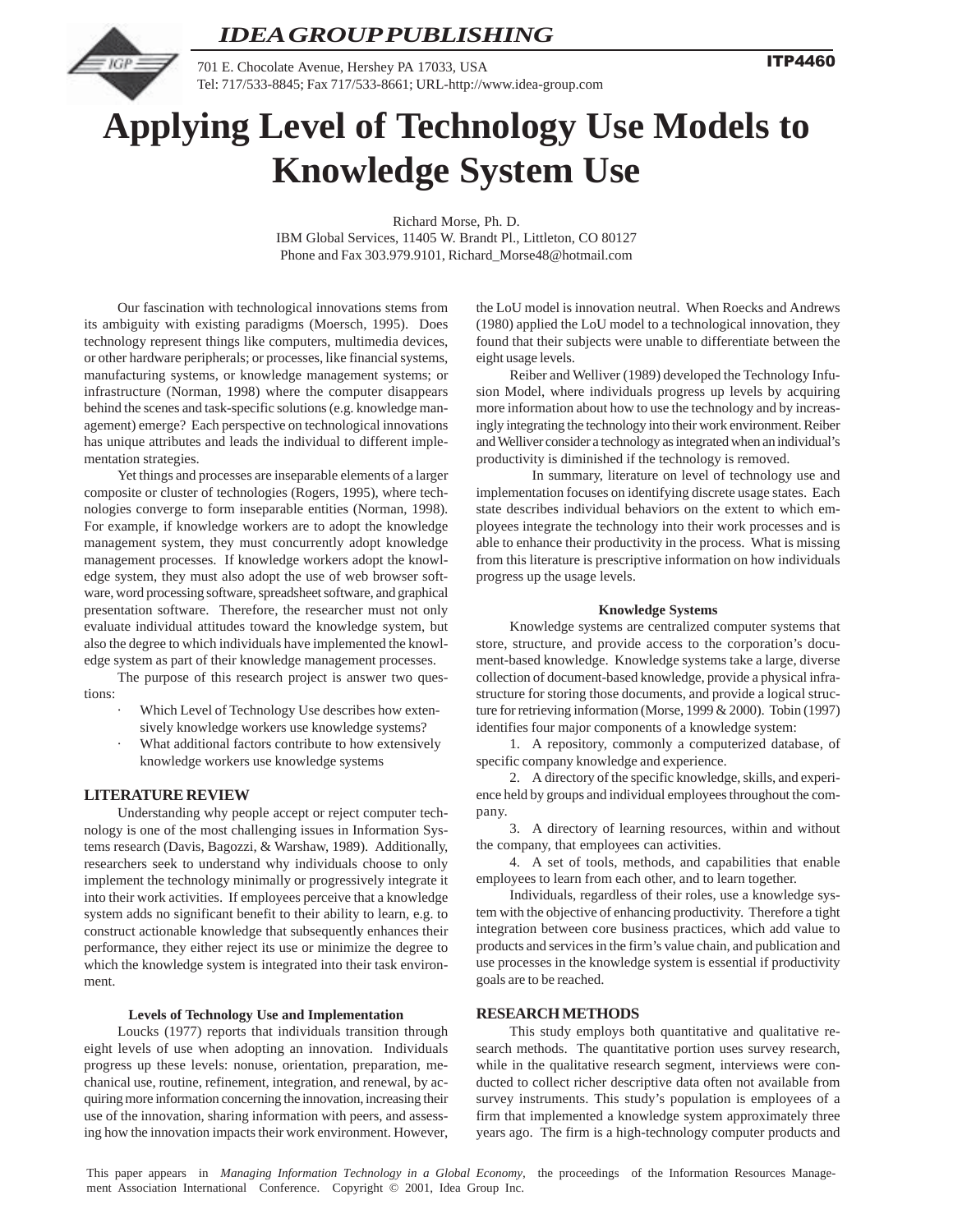services supplier located in Beaverton, Oregon. The firm employed approximately 2,500 employees with corporate offices in Beaverton, Oregon and field offices nationally and internationally. A sample is created by systematically selecting from an alphabetized list of employee names stored an enterprise-wide email directory.

## **Level of Technology Use**

Level of Technology Use is the degree to which organizational members have integrated a knowledge system into their task environment. Lower numbered responses suggest little or no use of the knowledge system; higher numbered responses report degrees of integration of the knowledge system into employees' daily work activities. Response 1 indicates non-use. Response 2 indicates that individuals utilize the knowledge system but not as their primary choice as an information source. Response 3 or infusion signifies that at this level individuals are beginning to routinize (Rogers, 1995) the technology. They now use the knowledge system equally along with alternative information sources. If respondents select Response 4, they have integrated the knowledge system into their work environment to the extent that if the knowledge system is unavailable, their productivity diminishes. Response 5 has the same characteristics as Response 4 except that employees have now expanded their use of the knowledge system to include technology-based information sources outside of their task environment.

## **Contributing Factors**

The contributing factors questions measure the relative importance of that factor in contributing to the respondent's use of the knowledge system. Each question is measured on a four point Likert-type scale: Very Important, Somewhat Important, Not Very Important, Not at All Important. My purpose for including these questions was to gather richer supportive data, data which could offer insight into an individual's level of technology use relative to their perception of the technology's usefulness and their intent to use the knowledge system as an information source.

The final section contains open-ended questions and statements designed to gather additional descriptive data. The initial set of statements are, " I would use the knowledge system in the following situations:" followed by, "I would not use the knowledge system in the following situations". The objective of these statements is to determine what inhibits or enables your use of the knowledge system. The next set of questions asks, "What additional positive factors influence your use of the knowledge system?" and "What additional negative factors influence your use of the knowledge system?". These questions allow the respondent to add to the Contributing Factors items. The last set of statements directs the respondents to think back to when they first used the knowledge system, "Describe how you used it then" and "Describe how you use it now". Responses to these statements should provide additional insights into how people could progress up a Level of Technology Use model.

#### **Procedures**

Questionnaires were distributed to 615 employees, a sample drawn from employees of the Company. The Company's email system was used to distribute the questionnaire and to collect participant responses. Two hundred and three (203) employees responded to the questionnaire. Data collection involved capturing both qualitative data from the closed-ended questions and qualitative data from the open-ended questions.

#### **Level of Technology Use**

Results in this section are intended to answer the research question; Which Level of Technology Use describes how extensively knowledge workers use knowledge systems?

*Table 1 Frequency Table – Level of Technology Use*

|                 | <b>Frequency</b> | <b>Percent</b> | <b>Cumulative</b><br>Percent |
|-----------------|------------------|----------------|------------------------------|
| 1 – Non-Use     |                  | 2.5            | 2.5                          |
| 2 - Utilization | 49               | 24.1           | 26.6                         |
| $3 - Infusion$  | 86               | 42.4           | 69.0                         |
| 4 – Integration | 27               | 13.3           | 82.3                         |
| 5 - Expansion   | 36               | 17.7           | 100.0                        |
| Total           | 203              | 100.0          |                              |

Level of Technology Use measures how extensively individuals have integrated the knowledge system into their work activities. Approximately twenty-four percent (24.1%) of the respondents reported that they utilized the knowledge system, but not as their primary information source. At the infusion level, 42.4% of the respondents reported using the knowledge system and other information sources equally. Employees have routinized (Rogers, 1995) the technology which indicates that the technology has replaced alternative information sources. Individuals increasingly use the knowledge system after they became familiar with how the information is organized and how to access needed information.

At level 4, 13.3% of the respondents had so extensively integrated the knowledge system into their work activities that if the knowledge system was not available their productivity would diminish. The final level, expansion, reported 17.7% of the respondents had integrated the knowledge system and additionally expanded their use of the knowledge system to include merging information from the knowledge system with information accessed from external technology-based information sources.

In summary, the largest group of knowledge workers reported using the knowledge system at the Infusion level. The sample's relative inexperience using the knowledge system and low frequency of use, discussed later in this chapter, potentially contributed to the reported levels of technology use. Additional factors such as information quality, information access and knowledge management processes, discussed later, potentially contributed to these results.

## **Contributing Factors**

My purpose in collecting data on these factors is to examine "fidelity of implementation" issues (Fullan & Promfret, 1977), factors that create gaps between a technology's intended use and its actual use. I applied weights, 4 through 1, to Very Important through Not at All Important responses respectively. Each factor in Table 2 is ranked by its relative importance toward influencing the knowledge system use.

*Table 2 Frequency Table - Contributing Factors*

| Factor                                                | Very<br>Important |               | Somewhat<br>Important |               | <b>Not Very</b><br>Important |                | <b>Not at All</b><br>Important |      |
|-------------------------------------------------------|-------------------|---------------|-----------------------|---------------|------------------------------|----------------|--------------------------------|------|
|                                                       | Freq              | $\frac{9}{6}$ | Freq                  | $\frac{6}{9}$ | Freq                         | $\frac{6}{10}$ | Freq                           | %    |
| Current and Accurate Info.                            | 176               | 86.7          | 24                    | 11.8          | 3                            | 1.5            | 0                              | 0    |
| <b>Searching Capabilities</b>                         | 147               | 72            | 46                    | 22.7          | $\mathbf Q$                  | 4.4            | 1                              | .5   |
| <b>Relevant Information</b>                           | 146               | 71.9          | 48                    | 23.6          | 7                            | 3.4            | $\mathbf{2}$                   | 1.0  |
| <b>Complete Company-wide</b><br>information           | 105               | 51.7          | 79                    | 38.9          | 16                           | 7.9            | 3                              | 1.5  |
| Access to external web-<br><b>hased information</b>   | 109               | 53.7          | 56                    | 27.6          | 29                           | 14.3           | $\mathbf Q$                    | 4.4  |
| <b>Data Communications</b><br>Speed                   | 91                | 44.8          | 82                    | 40.4          | 27                           | 13.3           | 3                              | 1.5  |
| <b>Hypertext vs. Searching</b>                        | 64                | 31.5          | 112                   | 55.2          | 22                           | 10.8           | 5                              | 2.5  |
| Know how the knowledge<br>system affects productivity | 39                | 19.2          | 77                    | 37.9          | 75                           | 36.9           | 12                             | 5.9  |
| <b>Publishing your</b><br>information                 | 32                | 15.8          | 62                    | 30.5          | 75                           | 36.9           | 34                             | 16.7 |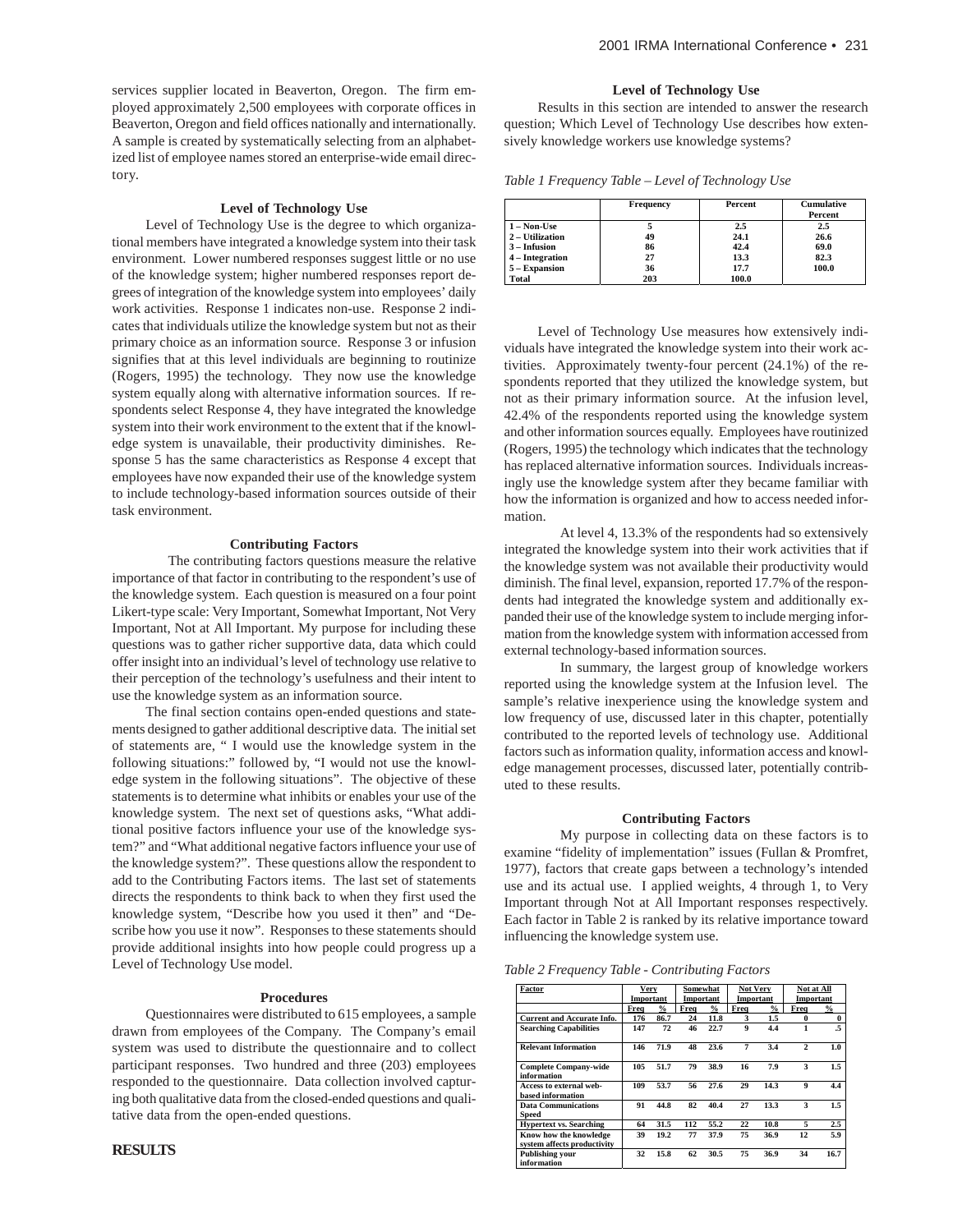I categorized three of the top four factors as Information Quality. This topic also emerged from responses to the openended questions, discussed in more depth next, as an inhibitor to increasing the knowledge system use. Paradoxically, knowledge sharing through publishing information, which provides current, relevant, and accurate information ranked the lowest in relative importance.

Information access, comprised of Searching, Hypertext links, and Data Communications speed, also emerged from responses to the opened-ended questions as a significant category. Searching capabilities, ranked second in relative importance was identified by respondents as a significant contributor to employee frustration with the knowledge system and a key reason for limiting their use of the knowledge system.

## **Open Ended Questions**

In this study, participants responded to three paired questions described earlier in this paper and listed with the respective frequency tables. The final open-ended question was, "Please provide any further comments concerning your use of the knowledge system." Below are descriptions of the response characteristics from qualitative data collected for each question. Inter-rater agreement was calculated for each question pair. A doctoral candidate using my coding system coded a sample of 20 responses for each question. Percentage-of-agreement estimates are provided in the following sections.

I would use the knowledge system in the following situations. I would not use the knowledge system in the following situations.

*Table 3 Responses to Would/Would not use the knowledge system*

| Factor                     | <b>Number of responses</b> |
|----------------------------|----------------------------|
| <b>Information Types</b>   | 129                        |
| <b>Information Source</b>  | 32                         |
| <b>Information Access</b>  | 21                         |
| <b>Information Quality</b> | 14                         |
| Non-Use                    |                            |

To this paired question, 169 employees provided narrative responses. After coding and transforming the responses, the results were categorized into the following themes and sub-categories: information types, information quality, information source, information access, and non-use. The inter-rater agreement for these questions is .72.

In the largest response category, 129 employees submitted responses concerning certain types of information they would or would not access via the knowledge system. Van der Spek and Spijkervet (1997) categorized information types as people and skills (the who), content (the what), process (the how), decision making (the why), and schedules and milestones (the when). I used this framework when coding responses as information types. Respondents said they would use the knowledge system for people and skills, but were split on the other information types. Based on their responses, employees would or would not use content, process, decision-making, and schedules information based on how extensively they have integrated the knowledge system into their task environment.

In the next largest category, 32 employees responded that they would or would not use the knowledge system as their primary or secondary information source. Twenty-one employees responded that information access issues prevented them from enhancing their use of the knowledge system. Concerns surrounding data communications speed and problems with finding information through the search engine are the two information access subcategories.

 Fourteen employees submitted responses concerning information quality. The information quality category was created based on responses concerning current and accurate information, relevant information, and comprehensive information. Employees repeatedly referenced information quality as a reason for not using the knowledge system. Lack of current, relevant, and accurate information forced individuals to use other information sources.

What additional positive factors influence your use of the knowledge system?

## *Table 4 Responses to positive factors question*

**What additional positive factors influence your use of the knowledge system?**

| Factor                                | <b>Number of responses</b> |
|---------------------------------------|----------------------------|
| <b>Information access</b>             | 32                         |
| <b>Central information repository</b> | 31                         |
| <b>Information quality</b>            | 23                         |
| <b>Knowledge sharing</b>              |                            |
| Ease of Use                           |                            |

To this question 131 employees provided narrative responses. After coding and transforming the responses, the results were categorized into the following themes: central information repository, information quality, ease of use, knowledge sharing, and information access. The inter-rater agreement for these questions is .76.

Thirty-two employees responded that information access issues positively impacted their use of the knowledge system. Data communications speed and searching were the two information access categories. Thirty-one employees responded that the knowledge system provided them with a centralized location for all organizational knowledge. Twenty-one employees submitted responses concerning information quality. The information quality category was created based on responses concerning current and accurate information, relevant information, and comprehensive information.

What additional negative factors influence your use of the knowledge system?

*Table 5 Responses to additional negative factors*

**What additional negative factors influence your use of the knowledge system?**

| Factor                          | <b>Number of responses</b> |
|---------------------------------|----------------------------|
| <b>Information access</b>       | 63                         |
| <b>Information Organization</b> | 41                         |
| <b>Information quality</b>      | 34                         |
| <b>Knowledge sharing</b>        |                            |

To this question 146 employees provided narrative responses. After coding and transforming the responses, the results were categorized into the following themes: information organization, information quality, knowledge sharing, and information access. The inter-rater agreement for these questions is .80.

In the largest category, 63 employees responded that information access issues negatively impacted their use of the knowledge system. Data communications speed and searching were the two dominant information access sub-categories. Forty-one individuals claimed that information organization negatively impacted their use of the knowledge system. Information organization was sub-categorized into navigation difficulties and data indexing. Thirty-four employees submitted responses concerning information quality. The information quality category was created based on responses concerning current and accurate information, relevant information, and comprehensive information.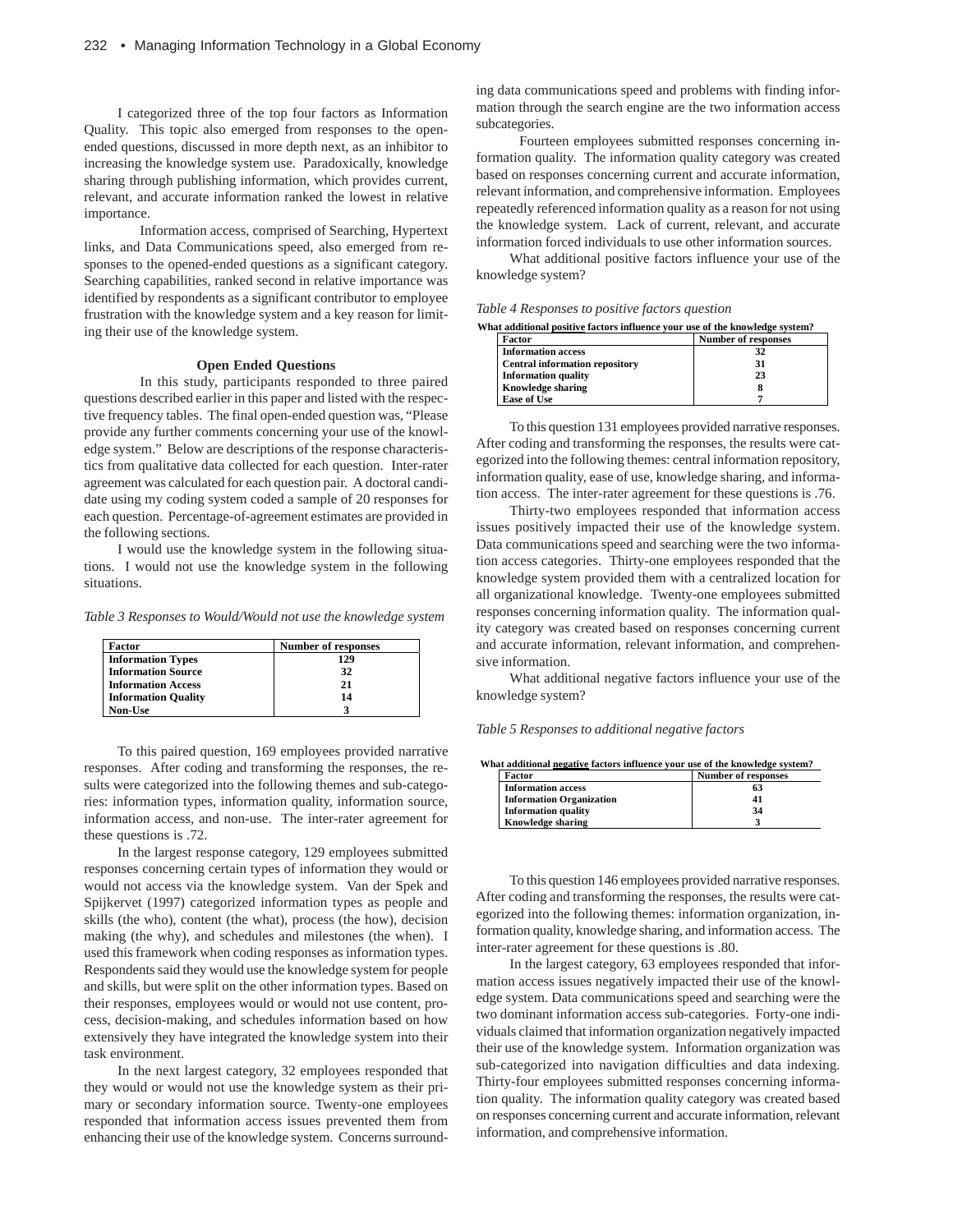Please provide below any further comments concerning your use of the knowledge system.

#### *Table 6 Responses to further comments question*

Eighty-two employees provided narrative responses to this question. After coding and transforming the responses, the results were categorized into the following themes: information organization, information quality, knowledge sharing, training, and information access. The inter-rater agreement for these questions is .76.

In the largest category, 28 employees responded that information access issues negatively impacted their use of the knowledge system. Data communications speed and searching were the two dominant information access sub-categories. Sixteen individuals claimed that information organization negatively impacted their use of the knowledge system. Information organization was subcategorized into navigation difficulties and data indexing.

Think back for a moment to when you first started using the knowledge system. Describe how you used it then. Describe how you use it now.

## *Table 7 Responses to the knowledge system use then and now*

To this paired question 166 employees provided narrative responses. The objective for these questions was to gather more descriptive data concerning the dynamics of the level of technology use model. After coding and transforming the responses, the results were categorized into the following themes: no change, decreased level of use, increased level of use, and access methods. The inter-rater agreement for these questions is .80

In the largest category, 77 employees submitted responses suggesting that they increasingly integrated the knowledge system into their work activities. These responses were divided into 3 sub-categories: task integration, increased information relevance, and job changes. Sixty employees reported no change in their use of the knowledge system. The dominant sub-category for the no change responses was the dislike for the knowledge system's search engine. In the next sub-category employees commented about irrelevant information and its lack of applicability to the jobs. Characteristic of employees with a no change response was that they were either non-users or low integration users.

Seventeen individuals claimed that their usage behavior changed only in how they accessed the information. Previously they used searching to find information, now they used bookmarks, created with a web-browser, of relevant information retrieved during earlier searches. Thirteen employees stated their use of the knowledge system had decreased. These responses were divided into 3 sub-categories: navigation problems, searching, and information quality.

In summary, information quality and information access are the two dominant categories that emerged from this study. Several other categories, although smaller in ranking, emerged and are discussed in the following sections.

## **ANALYSIS**

## **Contributing Factors**

Contributing factors, which I now call Factors Influencing Technology Use (FITU), represent specific variables that influence technology acceptance and implementation. Factors are specific for each technology, yet review of this study suggests that three FITU categories emerged: human-technology interaction, technology infrastructure impacts, and worker expectations. Conceptually, elements within each category, if altered, could significantly affect an individual's level of technology use.

Respondents to this study indicate that searching and navigation are types of human-computer interactions that could influence their use of the knowledge system. Respondents stated that enhancing the search engine, simplifying the navigation strategy, and accessing documents with direct hypertext links would instill a stronger sense of trust in the knowledge system as an effective and efficient knowledge management tool. Two subcategories of worker expectations emerged form the analysis: information quality and information organization. First, knowledge workers expect corporate knowledge to be accurate, current, comprehensive, and relevant. Second, they expect organizational knowledge to be stored in the knowledge system so they can find it instantly. Data communications speed is the recurring topic under the technology infrastructure category.

## **Level of Technology Use**

Results from this study report that the largest percentage of knowledge workers' use of the knowledge system at the Infusion level followed by Utilization, Expansion, Integration, and finally Non-use. The knowledge system use at the Infusion level suggest that employees have routinized (Rogers, 1995) knowledge systems use, accessing information from the knowledge system and other information sources equally.

At both Expansion and Integration levels, employees have so extensively integrated the knowledge system into their work activities that if the knowledge system was not available, their productivity diminishes. Employees progress to the Expansion level by enhancing their use of the knowledge system to include merging the knowledge system information with information accessed from external technology-based information sources. Results from this study suggest that once individuals reach the Integration level, they quickly progress to the Expansion level. Knowledge workers at this level of task integration have overcome issues concerning searching and information access. They are selfconfident using search engines and constructing bookmarks to expedite future information searches from both local and external knowledge repositories.

At the Utilization level, employees stated that although they use the knowledge system, it was not their primary information source. This level reported the second largest percentage of responses, suggesting that other factors are contributing to this low level of technology integration. Information quality and information access are factors that prevented individuals from using the knowledge system more extensively. Participants reported that a lack of current, accurate, comprehensive, and relevant information influenced their cognitive appraisal of the knowledge system's usefulness in enhancing their productivity. Searching issues and data communication speeds are two dominant access issues influencing knowledge workers' use of the knowledge system.

#### **Technology and the Management of Knowledge**

Employees use knowledge systems with the objective of enhancing productivity. Therefore, the process of publishing information and using the knowledge system must be tightly integrated with business processes if productivity goals are to be reached. In most cases, knowledge systems support knowledge workers directly by performing knowledge intensive work. In this study, employees perceived the knowledge system as useful in enhancing their productivity, but their responses ranked that desired goal lower than job relevance and job efficiency. Employees perceived that the knowledge system makes it easier to do my job and enables me to accomplish tasks more quickly. Although their responses concerning job performance and productivity were positive, a larger percentage of employees were either undecided or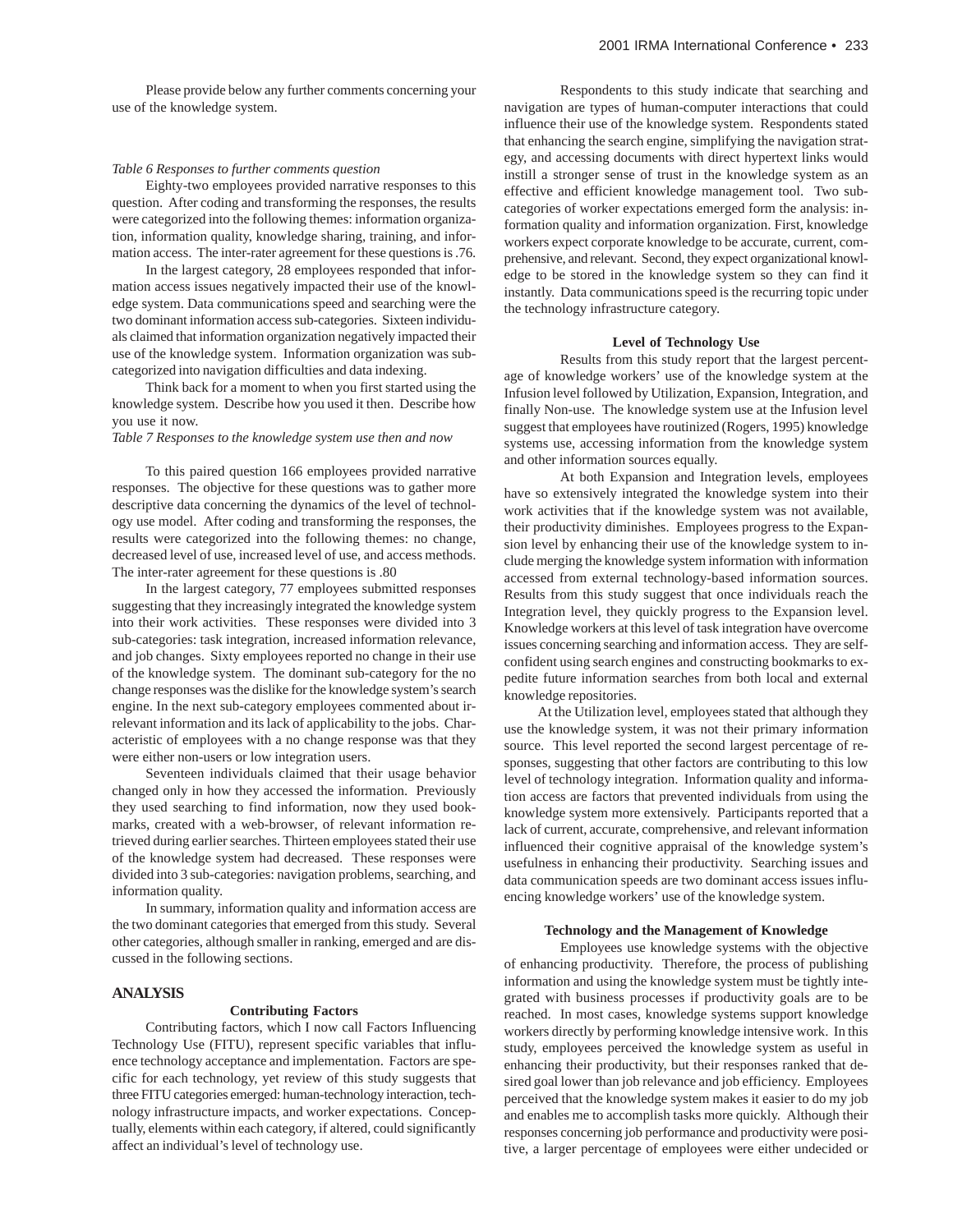responded negative. This suggests that when employees access available information, that information is converted to actionable knowledge thus enabling employees to complete their task expeditiously. If employees perceive the knowledge system as less usefulness in enhancing productivity, then a gap exists between information requirements of their task environment and information accessible through the knowledge system.

Respondents in this study indicated that two intent-to-use behaviors (sharing knowledge and publishing new knowledge) were the least likely behaviors to influence their use of the knowledge system. For knowledge sharing, via knowledge management publication processes, to become part of an individual's culture, a significant paradigm shift is needed—a shift from that of a knowledge consumer to that of a knowledge producer and extensible to a knowledge publisher.

## **REFERENCES**

- Davis, F., Bagozzi, R., & Warshaw, P. (1989). User accep tance of computer technology: A comparison of two mod-<br>els. Management Science, 35(8), 982-1003.
	- Fullan, M., & Promfret, A. (1977). Research on curriculum and instructional implementation. Review of Educational Research, 47(1), 335-393.
		- Loucks, S. (1977). Levels of use of the innovation: The conceptualization and measurement of a variable useful for assessing innovation implementation by individuals. Paper presented at the annual meeting of the American Educational Research Association, New York, NY.
		- Moersch, C. (1995, November). Levels of technology implementation (LoTi): A framework for measuring classroom technology use. Learning and Leading with Technology, 40-42.
		- Morse, R. (1999). A research study concerning knowledge

system use and the relationships between perceived use fulness, intent to use and level of use. Unpublished Doctoral Dissertation, University of Colorado at Denver. Morse, R. (2000). Knowledge management systems: Using technology to enhance organizational learning. A paper present at 2000 Information Resource Management Association Conference, Anchorage, AK.

Norman, D. (1998). The invisible computer. MA: MIT Press.

- Reiber, L., & Welliver, P. (1989). Infusing educational technology into mainstream educational computing. International Journal of Instructional Media, 16 (1), 21-32.
- Roecks, A., & Andrews, J. (1980). Levels of use interviews: A successful formative evaluation tool. A paper presented at the annual meeting of the American Educational Research Association, Boston, MA.
	- Rogers, E. (1995). Diffusion of innovations (4th ed.). New York: Free Press.
		- van der Spek, R., & Spijkervet, A. (1997). Knowledge management: Dealing intelligently with knowledge. In J. Liebowitz & L. Wilcox (Eds.), Knowledge management and its integrative elements(pp. 31-69). Boca Raton, FL: CRC Press.